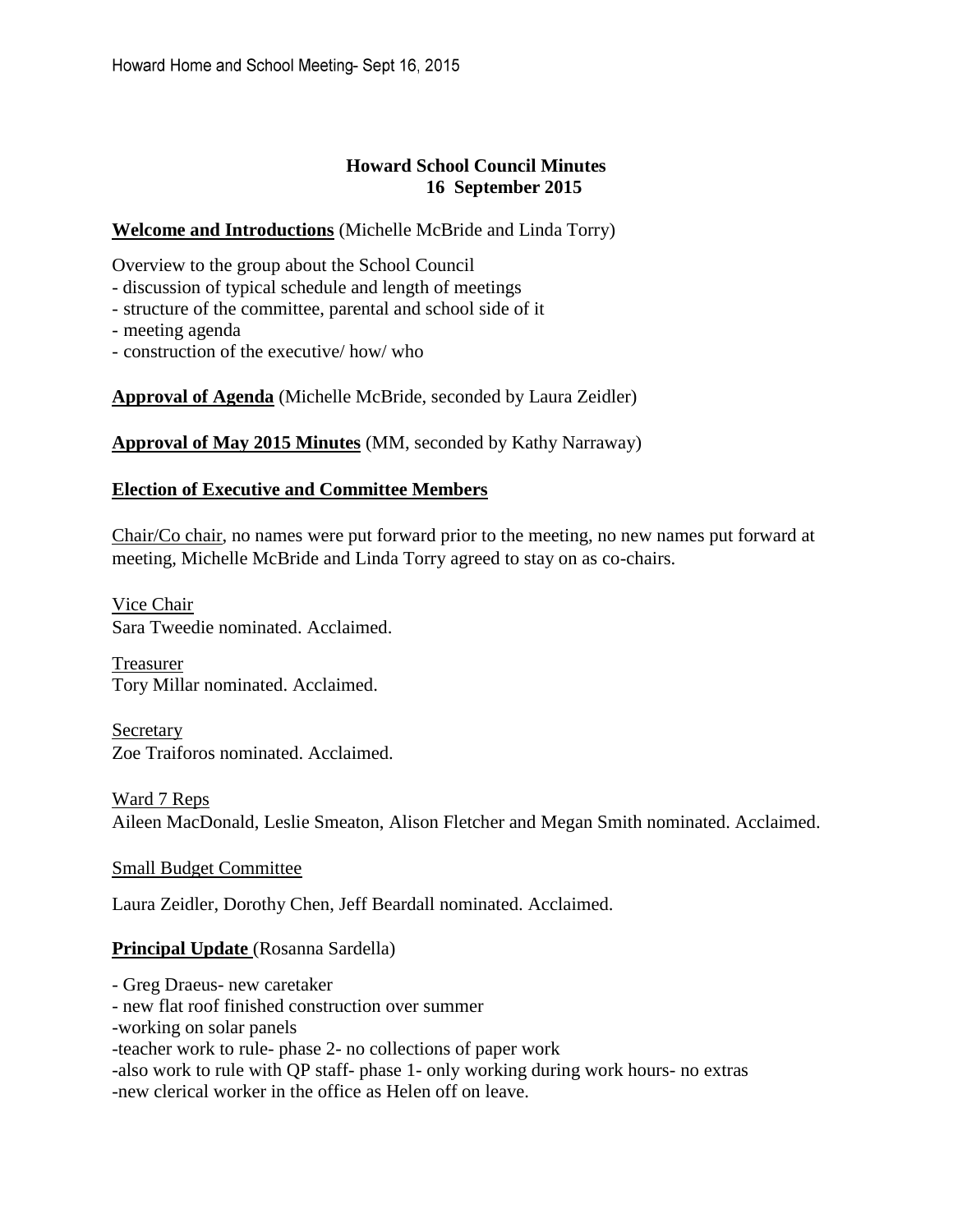-police checks are necessary if you are volunteering regularly- who will pay for them- has been the school council -Curriculum night Sept 30 -Photo Day Sept 29th -French Immersion Application Nov 2nd- Dec 3rd -Nov 26th - French Immersion Info night -Grade 1/2 split class in French- we cannot do straight grades because of the grades- 90/10 ministry rule- no flexibility at all - Welcome to our new teachers, 2 new grade 6 teachers (Mr Wolfe and Madame Rachadi) and Ms. Brown is a new afternoon music teacher -DPA on the day the kids don't have gym

# **Financial Update** (Dorothy Chen)

Raised \$55,000 last year Had \$15,000 from previous years- total \$70,000 Spent 66,000 so far- leaving \$4,000 surplus New technology was purchased: monitors, projectors, ladybugs, etc

Call for Budget Requests, Budget meeting October

Review of Budget Process:

Four principles that guide the use of money:

a) support and enhance the curriculum for each class room

- b) targeted certain areas of focus: arts, music, science physical, etc-
- c) request to add mental health as a priority, looking to approve that- motion. Motion by MM, seconded by Megan Smith.
- d) recognize contributions to the staff
- e) the budget is spent equitably and evenly through the school and staff

#### **Committee Updates**

1) Lunch Room Improvement (Zoe Traiforos)

Discussion on state of lunch room (kids grade 1-6 all eat in the gym) Lunch room overcrowded, noisy, question of if there's enough supervision. Kids eating in coats etc. Kids not eating enough as distracted, too much going on. Call for parent discussion on issue, set up lunch room committee, will work with RS and KWM to try and find solutions. Anyone interested please see ZT.

#### 2) Fall Fete (Erin McCaughan)

Need for volunteers, wine raffle and silent auction are in need of help - date set at October 17th

3) QSP Magazine Drive (Julie French)

Encourage purchasing online, especially in light of work to rule; discussion of changing the process, perhaps different prizing structure. Some parents question magazine drive on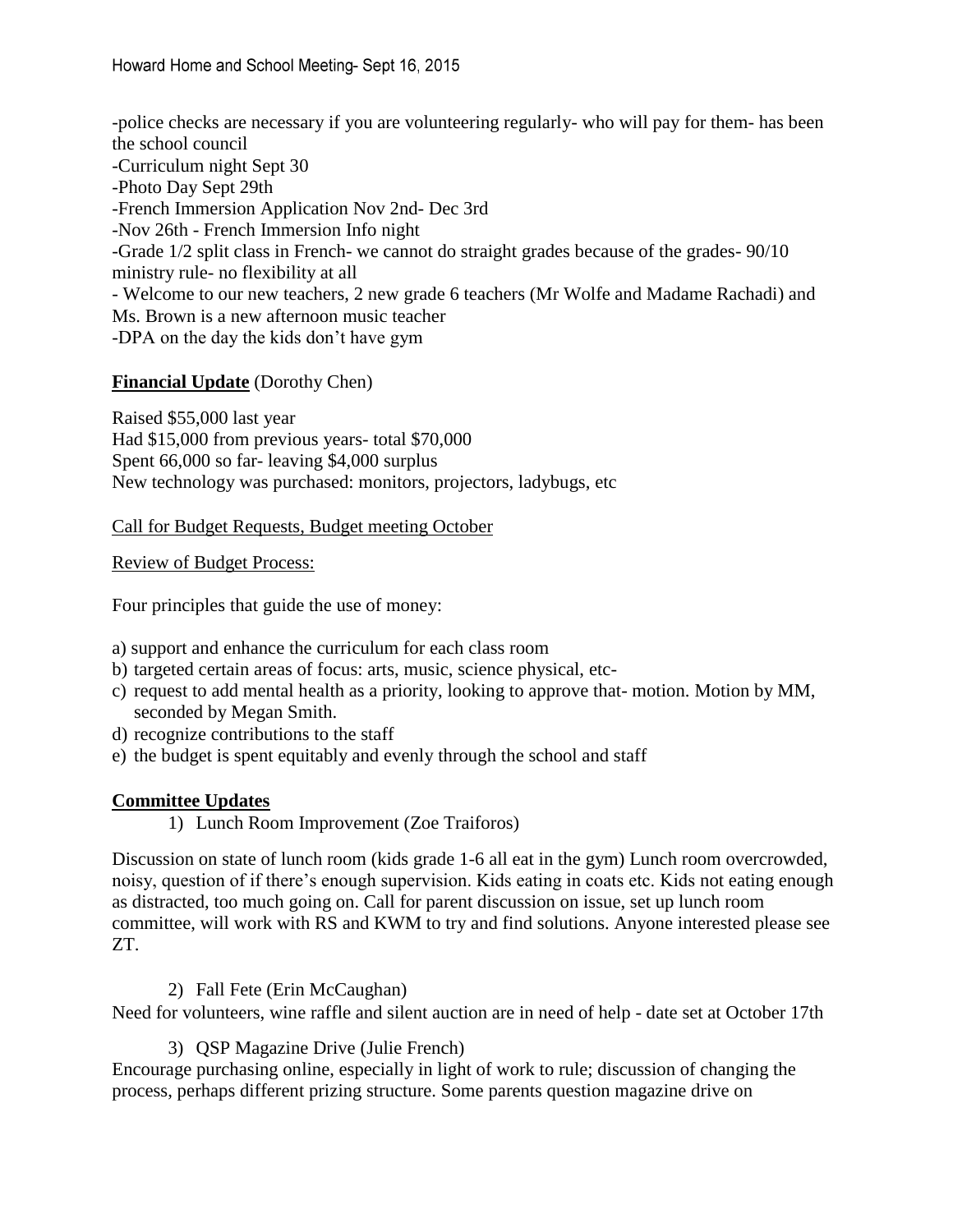environment grounds, others on the selling/consumerism aspect. Agree to go ahead this year and discuss in Spring.

# 4) Arts Council (Candice Levine)

Big plans for the year. Taking kids to see plays Jacob Two Two, The Velveteen Rabbit and ?. Other in house art workshops TBA, mural development. This year is a play year, will be involved in set design etc depending on work to rule.

# 5) Sports Council (Kathy Narraway)

Has some reserves for new uniforms, new trikes for JK/SK, new soccer stuff, bringing in a visiting sports activity (skipping possibly), coaching training- calling the parents to get apply for a card so they can participate in school sports.

# 6) Tech Committee (Dorothy Chen and Jeff Beardall)

20'ish working laptops, 16 chrome books. 3 chrome books and projectors being used at present. There is a need for more teacher training so they can be properly used. Not enough AV carts in school- Dorothy requests that we get 3 or 4 more, looking to get approval for the spend, need \$750. RS to check if we can repurpose ones in school.

# 7) Environment Committee (Elise Beauvais)

Earth Buddies is coming along. Need a new co-pilot. Stone soup? Yes, it will happen, a little earlier this year. Concern raised about including boys- girl heavy attendance.

8) Chess Club motion to approve funding of 2000 to cover hiring of chess master plus incidentals (new boards). Motion by MM, seconded by LZ. Approved.

# **Requests for Volunteers**

Website volunteer, involves checking email account and posting notices

Fall Fete volunteers.

Dewson Public School request for refugee sponsorship. \$30,000 cost to bring in one family. Looking for volunteers to take this on, or figure out how Howard can contribute. Elise mentions that Google will match contributions one to one.

Friends of Howard Trust requires new voices to become active again. See Aileen MacDonald.

# **Other Business**

Revising/updating the instruction sheet on how to get rid of lice handed out by the school. Should mention the best comb.

Meeting adjourned. Next meetings: October 21, November 18, January  $20<sup>th</sup>$ .